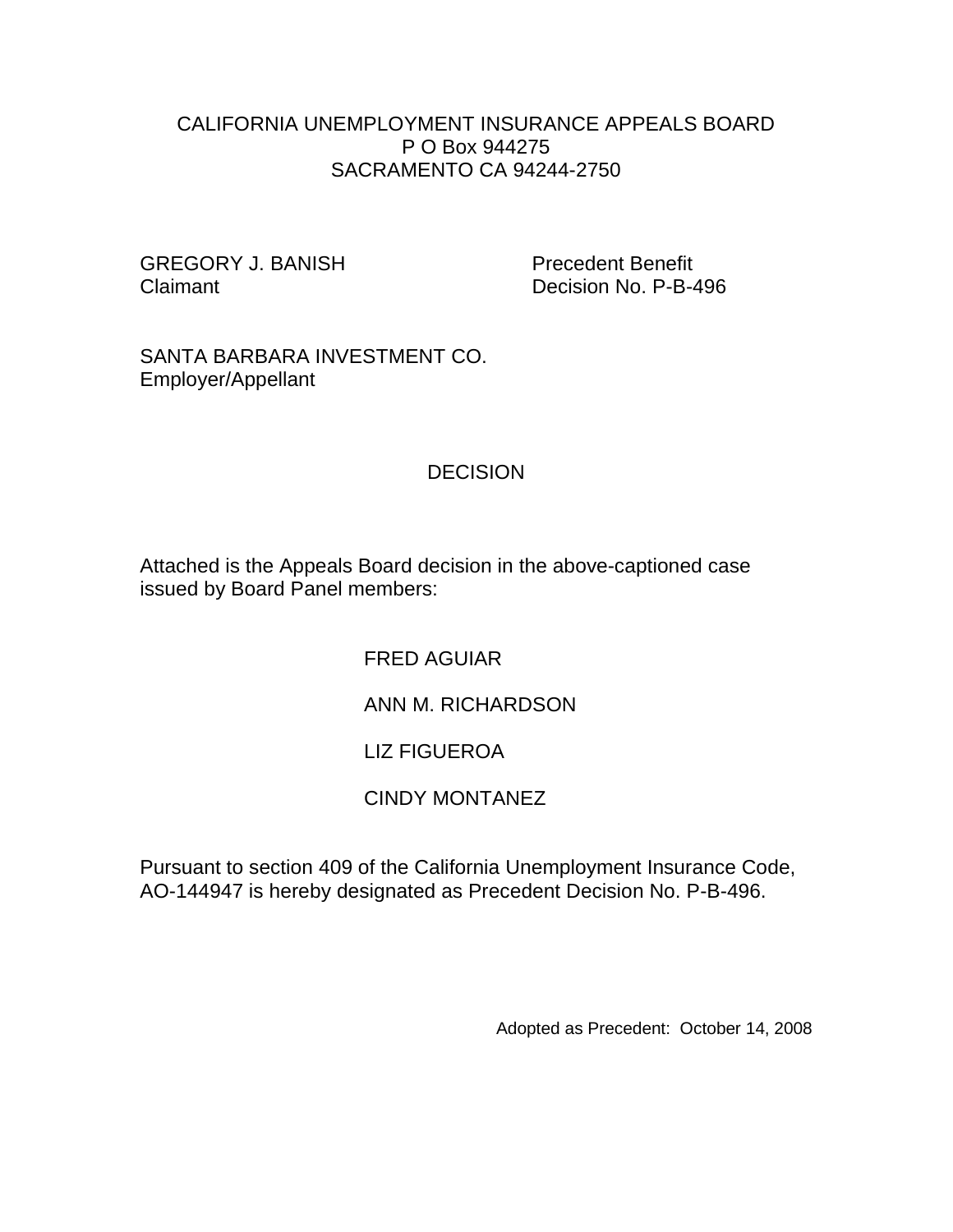#### REM

**\_\_\_\_\_\_\_\_\_\_\_\_\_\_\_\_\_\_\_\_\_\_\_\_\_\_\_\_\_\_\_\_\_\_\_\_\_\_\_\_\_\_\_\_\_\_\_\_\_\_\_\_\_\_\_\_\_\_\_\_\_\_\_\_**

The employer appealed from the decision of the administrative law judge that held the claimant not disqualified for unemployment insurance benefits under section [1](#page-1-0)[2](#page-1-1)56 of the Unemployment Insurance  $Code<sup>1</sup>$  and the employer's<sup>2</sup> reserve account subject to benefit charges under sections 1030 and 1032.

The administrative law judge did not decide the issue of the claimant's employment status under sections 601 and 621, subdivision (b), referring<sup>[3](#page-1-2)</sup> it instead to the Employment Development Department (Department).

## ISSUE STATEMENT

The issue in this case is whether the administrative law judge had subject matter and notice jurisdiction over the issue of the claimant's employment status when the Department's determination and ruling only specified the separation and ruling issues under sections 1256, 1030 and 1032.

#### FINDINGS OF FACT

The claimant worked as a bookkeeper for two weeks. The understanding of both parties was that the claimant provided services as an independent contractor and not as an employee. The employer discharged the claimant due to dissatisfaction with his work performance and the claimant then filed a claim for unemployment insurance benefits effective May 21, 2006.

The employer filed a timely protest to the Notice of Claim Filed contending that its reserve account should not be subject to benefit charges because the claimant performed services as an independent contractor.

The Department issued a Notice of Determination (determination) and Ruling (ruling) holding that the reasons for the claimant's discharge "do not meet the

 $\overline{\phantom{a}}$  $1$  All section references are to the Unemployment Insurance Code unless otherwise noted.

<span id="page-1-1"></span><span id="page-1-0"></span><sup>&</sup>lt;sup>2</sup> The term "employer" is used for convenience only and not as a legal conclusion, as that is a pending issue.

<span id="page-1-2"></span><sup>&</sup>lt;sup>3</sup>The administrative law judge "remanded" the employment status issue, but the preferable terminology when the Department is asked to consider an issue is a referral.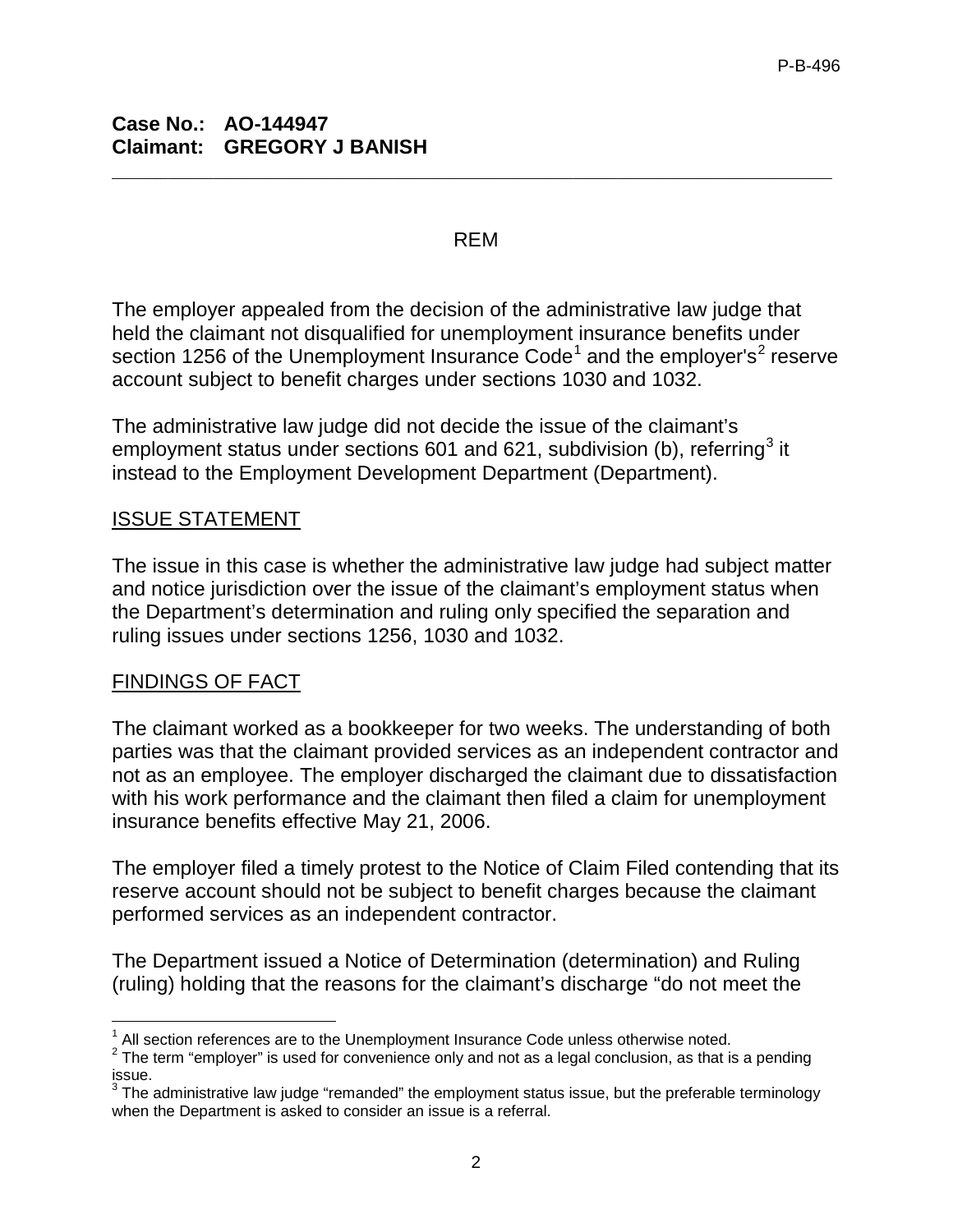definition of misconduct connected with the work" and subjecting the employer's account to benefit charges. The determination did not contain the employment status issue.<sup>[4](#page-2-0)</sup>

The employer appealed and the matter was set for hearing. The Notice of Hearing (notice of hearing) that was mailed to the parties listed the issues for consideration as under sections "1256" and "1030/32", and specifically stated in reference to section 1256: "Did the claimant voluntarily leave his or her most recent employment without good cause. Was the claimant discharged for misconduct connected with his or her most recent work?" The notice of hearing did not include the issue of employment status. At the hearing the employer again raised that issue.

The administrative law judge affirmed the Department's determination and ruling that held the claimant not disqualified for benefits and subjected the employer's account to benefit charges. He declined to consider the issue of the claimant's employment status on the grounds he did not have jurisdiction as that issue was not specifically listed in the Department's determination and ruling.

The employer appealed to the Board restating its position that the claimant was an independent contractor and that the administrative law judge should have considered the status issue at the hearing.

#### REASONS FOR DECISION

In Precedent Benefit Decision, P-B-494, the Board found that in order to assert jurisdiction over issues in a case, the administrative law judge must have both subject matter and notice jurisdiction.<sup>[5](#page-2-1)</sup>

California Code of Regulations, title 22, section 5062(b), addresses the circumstances under which the administrative law judge has subject matter jurisdiction. It provides in relevant part that:

"An administrative law judge shall consider only those issues **in** a **department action** which are appealed, petitioned, or noticed by the agency." (Emphasis added)

<span id="page-2-0"></span> $\overline{\phantom{a}}$  ${}^{4}$ The Board takes official notice (Cal. Code Regs., tit. 22, § 5009) that the Department, in a claim note entry for December 11, 2006, concluded that the claimant was an employee.

<span id="page-2-1"></span><sup>&</sup>lt;sup>5</sup> Subject matter jurisdiction is the authority or competency of a body to adjudicate the type of action that is before it. Notice jurisdiction encompasses a due process right to be advised of an adverse action and an opportunity to prepare a defense. Both legal concepts were extensively discussed in P-B-494.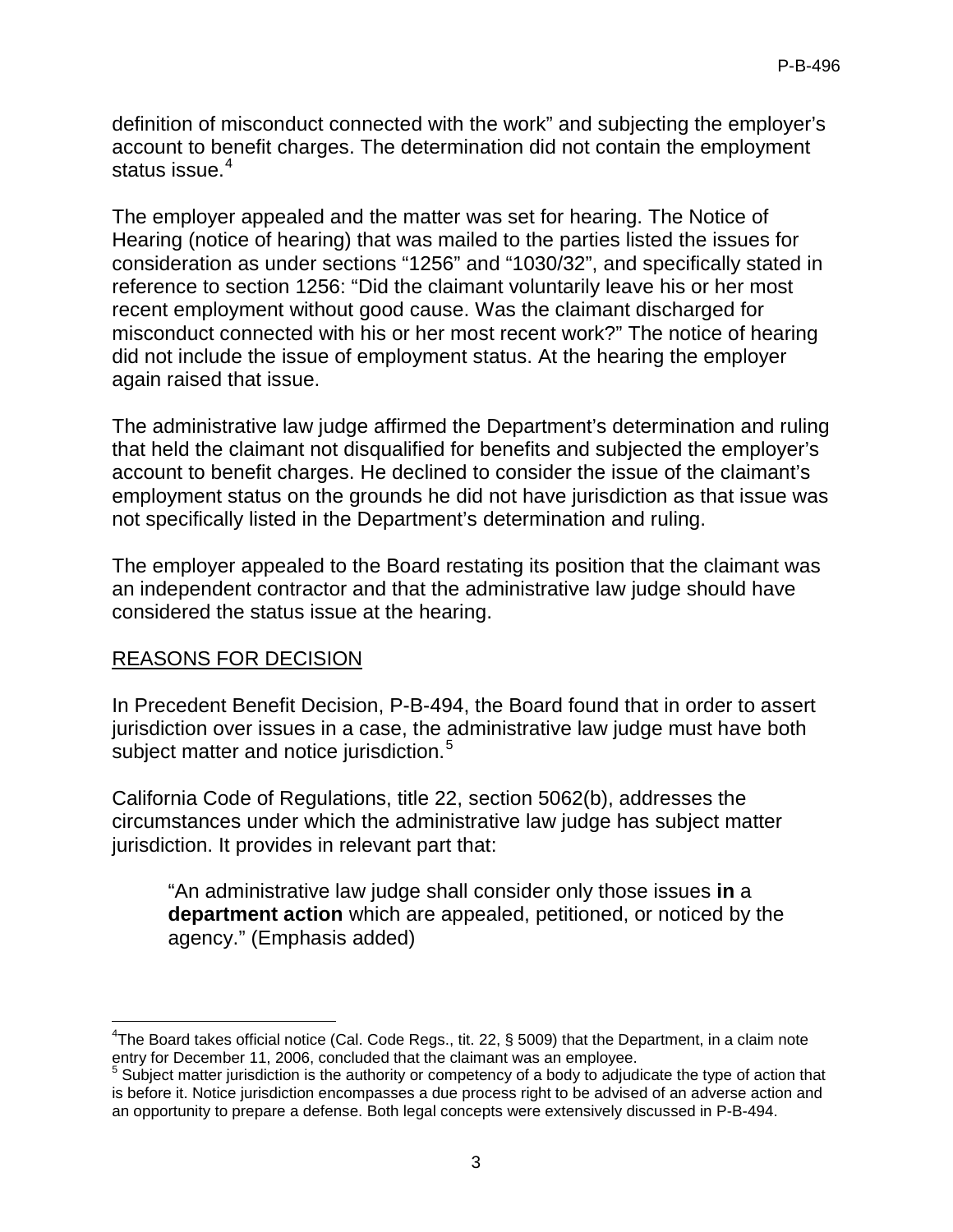The Department action in this case was its issuance of the determination that the claimant was not disqualified for benefits under section 1256 because he did not engage in "misconduct connected with the work," and the related ruling, charging the employer's account under sections 1030 and 1032.

In examining whether the administrative law judge had subject matter jurisdiction over the claimant's status as an employee we consider 1) whether the Department's action under sections 1256, 1030 and 1032 included a finding on the issue of employment status; and 2) whether the employer's appeal put at issue all of the elements in that action, even if not specifically listed in the Department's determination and ruling or the Office of Appeal's notice of hearing.

An individual is disqualified for benefits if he or she has been discharged for misconduct connected with his or her most recent work. (§1256.)

The employer's reserve account may be relieved of benefit charges if the claimant was discharged for misconduct. (§§1030 and 1032.)

Section 1256 only applies where the claimant leaves or is discharged from "his or her most recent work." "Most recent work" for this purpose means work in employment for wages, not in self-employment (Precedent Decisions P-B-5 and P-B-210). Similarly, sections 1030 and 1032 (rulings and charges to reserve accounts) are both based upon employment.<sup>[6](#page-3-0)</sup>

It is also well established that the relationships of employer and employee and of principal and independent contractor are mutually exclusive and cannot exist simultaneously with respect to the same transaction. (*Empire Star Mines v. California Employment Commission* (1946) 28 Cal.2d 33, 168 P.2nd 686). Accordingly, work performed as an independent contractor cannot be work in "employment" within the meaning of code section 601.

Inasmuch as a separation for purposes of unemployment insurance can only be for work performed as an employee, we find that employment status is a necessary element inherent in every decision under sections 1256, 1030 and 1032.<sup>[7](#page-3-1)</sup> The Department's action on a separation issue necessarily presupposes that services were performed as an employee and not as an independent

<span id="page-3-0"></span> $\overline{\phantom{a}}$  $^6$  "'Employment' means service, including service in interstate commerce, performed by an employee for wages or under any contract of hire, written or oral, express or implied." (§ 601) "[E]mployee' includes any individual who, under the usual common law rules applicable in determining the employer-employee relationship, has the status of an employee." (§ 621, subd. (b))

<span id="page-3-1"></span> $<sup>7</sup>$  An issue is inherent when it is a fundamental and necessary element or component in the analytic</sup> process when considering and deciding that issue.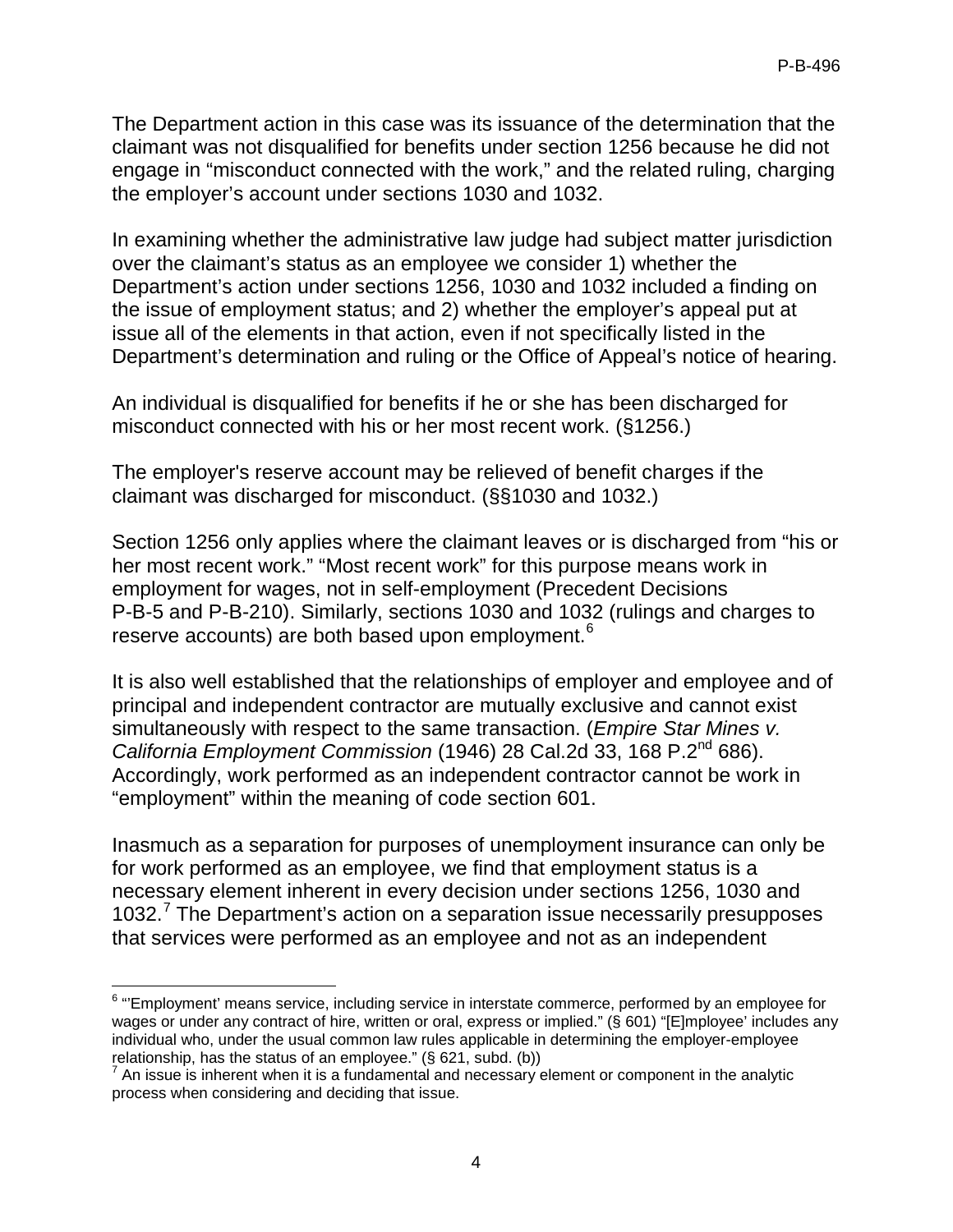contractor, irrespective of whether the Department's conclusion on status is the result of deliberation or presumption when there is little or no evidence to the contrary.

The employer's appeal to that Department action put at issue **all** of the elements inherent in that action and provided the administrative law judge with subject matter jurisdiction to hear and decide the issue of the claimant's employment status. This is so whether that element is explicit, implied, or never mentioned in the Department's action.

The question of employment status is, in fact, a jurisdictional issue. In Precedent Ruling P-R-432, the Board stated that employment status is jurisdictional and when its existence is denied by a purported employer, it "must be established before a purported employer may be placed in the position of having to provide information prescribed by the code sections which presuppose the very fact the purported employer denies."

For that reason, the administrative law judge in this case had, and should have asserted, subject matter jurisdiction over employment status since it is an intrinsic and jurisdictional element of the noticed issues. $8<sup>8</sup>$  $8<sup>8</sup>$ 

We next consider whether the administrative law judge had notice jurisdiction over employment status.

The principle of due process requires that a party must have **timely** and **adequate** notice detailing the reasons for a proposed action so that it may prepare its case. (*Goldberg v. Kelly* (1970) 397 U.S. 254, 267, emphasis supplied); See also, *Logan v. Zimmerman Brush Co. et al* (1982) 455 U.S. 422; *Cleveland Board of Education v. Loudermill et al* (1985) 470 U.S. 532); *Sherbert v. Verner,* 374 U.S. 398.)

Said notice must be provided to the parties at least ten days before the date of the hearing, unless a waiver to the ten days is obtained. (Cal. Code Regs. tit. 22 § 5056, subd. (a)). A "waiver" is the intentional relinquishment of a known right (Cal. Code Regs., tit. 22 § 5000, subd. (f)).

<span id="page-4-0"></span> $\overline{a}$  $8$  We do not concur with the administrative law judge's decision to proceed with the hearing on the separation and ruling issues while referring the question of employment status to the Department. Those issues should be heard and decided concurrently given the intrinsic relationship between them, as well as the employer's due process right to be timely heard on employment status before its account is potentially subjected to benefit charges. (P-R-432, p.6. See, for example, Precedent Tax Decision, P-T-488, in which the employer was entitled to notice of the potential charges for additional training benefits and an opportunity to timely challenge the claimant's eligibility for such benefits prior to the annual statement of charges being issued.)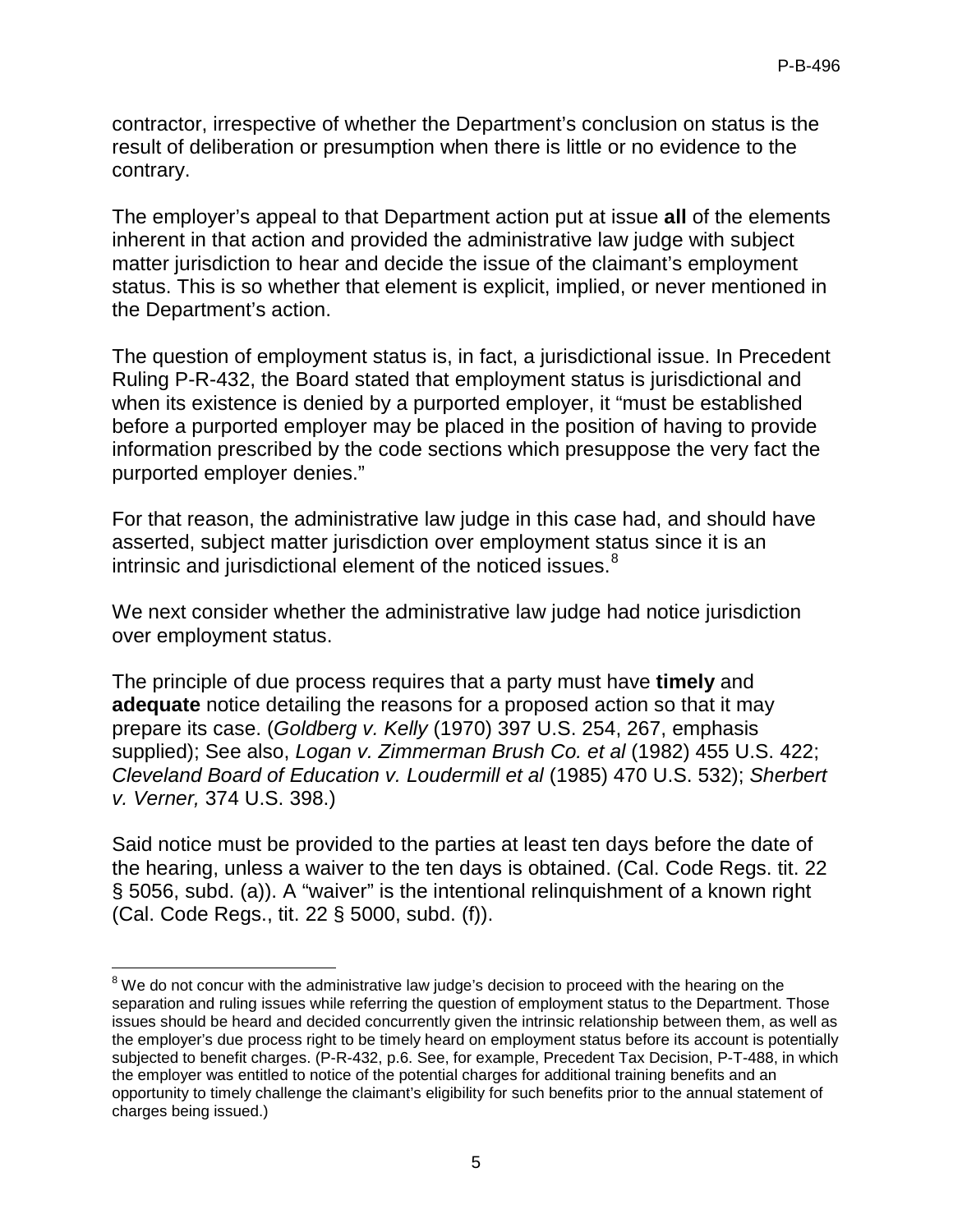In order for the administrative law judge to assert notice jurisdiction, the parties must have notice of both the legal issues and of the factual issues that form the basis of the legal action. (P-B-494, p.7)

In its appeal the employer had raised the issue of employment status as a defense to the Department's action, and the general understanding between the claimant and the employer was that the claimant performed services as an independent contractor. However, in this case the Department's determination did not cite to section 621, subd. (b) or any other section pertaining specifically to employment status. Instead it enumerated the issues under consideration as being under sections 1256, 1030 and 1032, and characterized the claimant's separation as being for reasons other than misconduct *connected with the work*. The notice of hearing was similarly couched in terms of a discharge for misconduct *connected with the work* or good cause for a voluntary quit of his or her *most recent employment*.

While we have found that such language is sufficient to provide the administrative law judge with subject matter jurisdiction over the issue of status for the reasons previously noted, we find that the references to "work" and "most recent employment" are too indirect to satisfy the requirement for notice of the legal issues.<sup>[9](#page-5-0)</sup> Neither the language of the determination and ruling nor of the notice of hearing was "adequate" per the *Goldberg* standard because it was insufficient to apprise the parties that the legal issue of the claimant's employment status was a part of the separation issue that would be heard and decided at the hearing, and for which they had to prepare.

Consequently, we find that the parties did not have adequate notice that the legal issue of employment status would be heard and decided at the hearing, nor did they receive the minimum of ten days notice to that effect.

Nonetheless, as we noted in P-B-494, the administrative law judge could have corrected the lack of legal notice by obtaining waivers from the claimant and any other party at the hearing as to both the legal issue and the ten day notice requirement.<sup>[10](#page-5-1)</sup> Absent such waivers the administrative law judge must continue both the status and separation issues in order for them to be heard concurrently and to provide proper notice. The administrative burden of continuing the case

<span id="page-5-0"></span> $\overline{a}$  $^9$  Unlike this case which deals with notice of the legal issues, P-B-494 dealt with the question of notice of the factual issues

<span id="page-5-1"></span> $10$  We recognize that the Department, although not present at the hearing, is an interested party when there is an appeal to its determination. A continuance of the hearing until the Department chose to appear is impractical and impinges on the rights of the other parties to have the issues settled in a timely manner. Ultimately, the Department's rights as a party are safeguarded since it can make an application to vacate the administrative law judge's decision. (P-B-494, §§ 1334 and 1336)